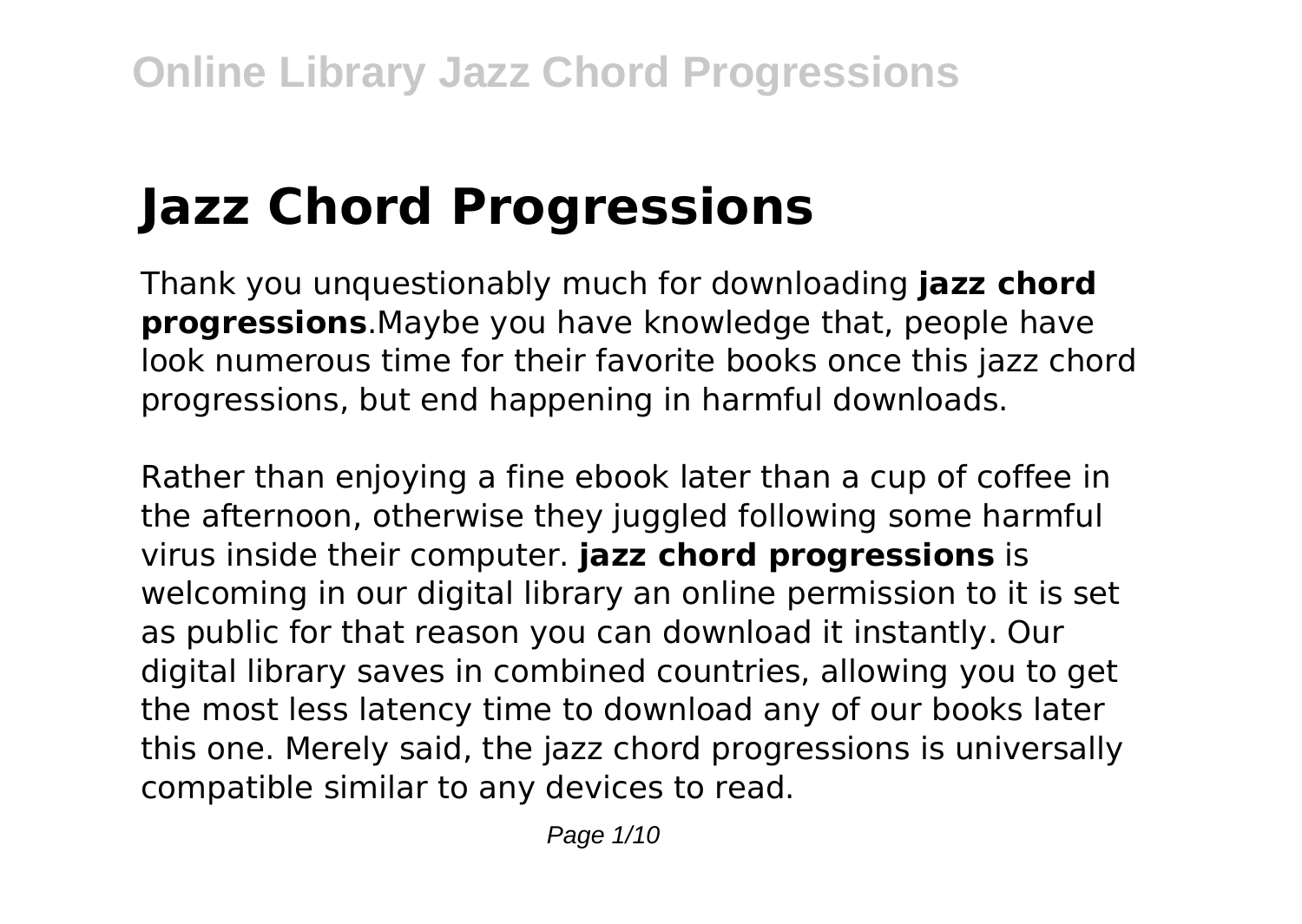eReaderIQ may look like your typical free eBook site but they actually have a lot of extra features that make it a go-to place when you're looking for free Kindle books.

#### **Jazz Chord Progressions**

Chord Progression List Major ii V I – The most common progression in jazz Rhythm Changes A – From the Gershwin song I've Got Rhythm Descending ii V Is – 2-5-1 progression with descending modulation Diminished 7 Passing Chords – Diminished chords used to connect diatonic chords Take The A Train ...

#### **The 10 Most Popular Jazz Chord Progressions**

Jazz chord progressions may seem complex. Seventh chords, extended harmony, and voicings can be difficult to grasp. But once you're familiar with triads and basic chord progressions,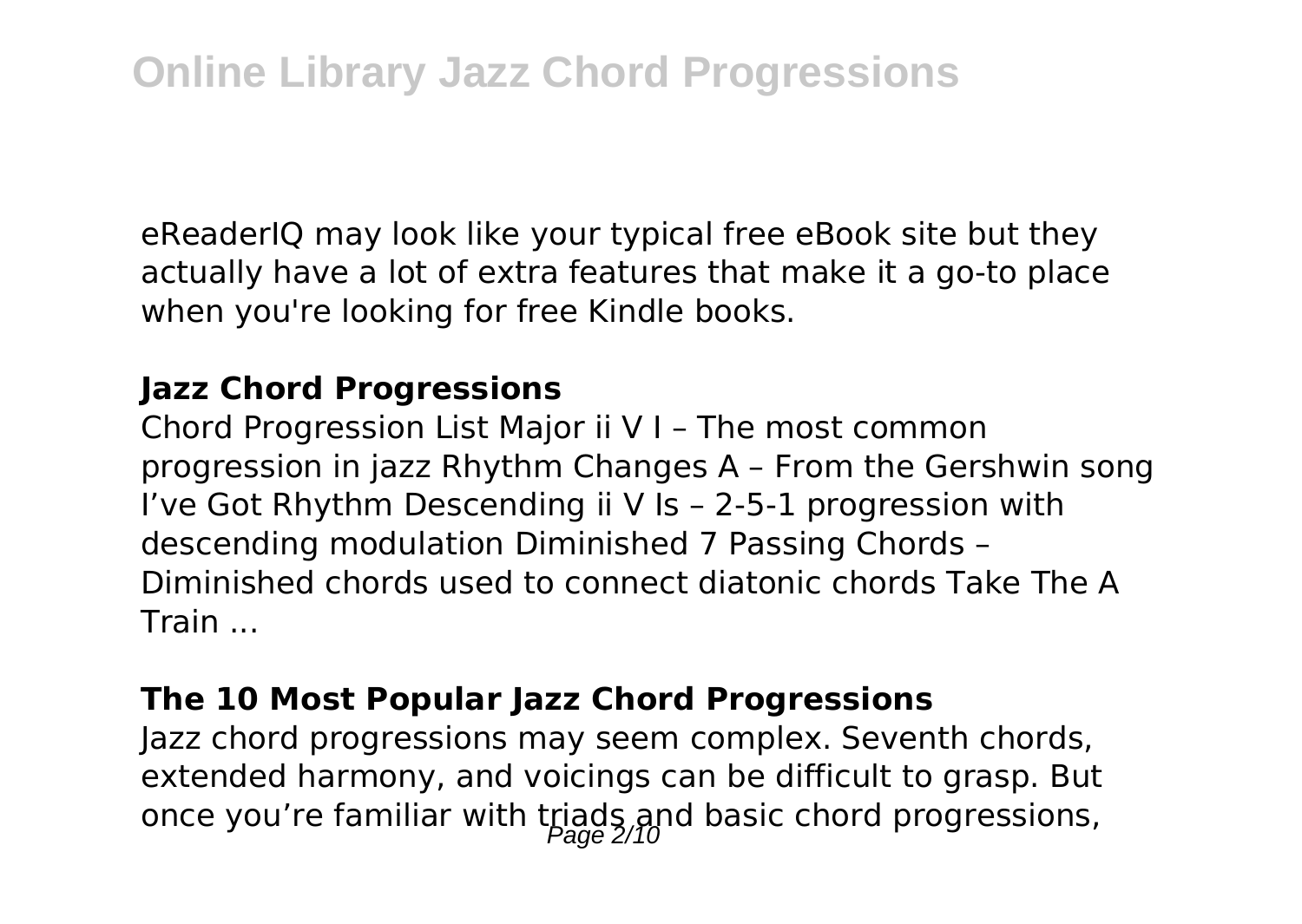jazz harmony will be completely approachable. Knowing the most common jazz chord progressions will open your ears.

#### **8 Jazz Chord Progressions Every Musician Should Know ...**

Three Famous Jazz Chord Progressions You Should Master The Most Common Jazz Chord Progression. The most common Jazz chord progression involves a II-V-I (2-5-1) component. This... Mastering the I-IV-II-V Progression. Another common chord progression in jazz involves a I-IV-II-V pattern. George... ...

## **Three Famous Jazz Chord Progressions You Should Master**

**...**

A chord progression is a succession of musical chords (with at least two notes) played one after another. Chord progression can be named harmonic progression and represent the foundation of western and traditional music. Many jazz standards use similar chord progressions, in different keys it is very important to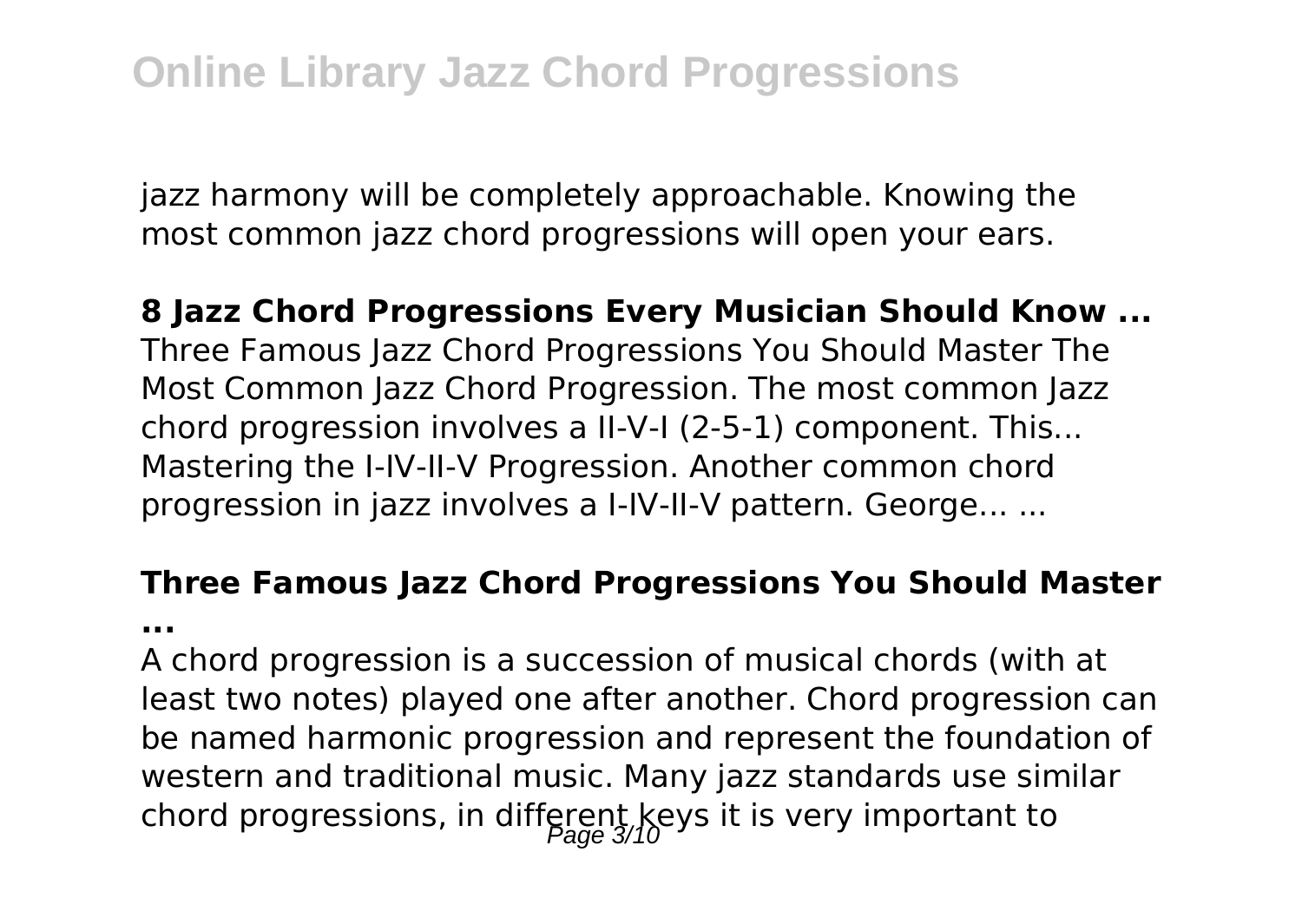recognize them by ear and visually. Working and practicing basic chord sequences will make you feel more comfortable when you will need to learn jazz standards, it will more evident ...

#### **The 14 Most Popular Chord Progressions In Jazz**

A chord progression is a set of chords played in sequence. These progressions set a songs harmonic structure, and when combined with a melody, they create lead sheets for jazz standards. Jazz theory gives us some common functional chord progressions that are used across many songs.

#### **Jazz Chord Progressions and the Theory Behind Them. | Jazz ...**

using three chord cadences. Upper case numerals indicate major, lower case numerals indicate minor. Chord progressions facilitate forward movement, redirect harmony and establish tone centers. By adding extensions, alterations and other chord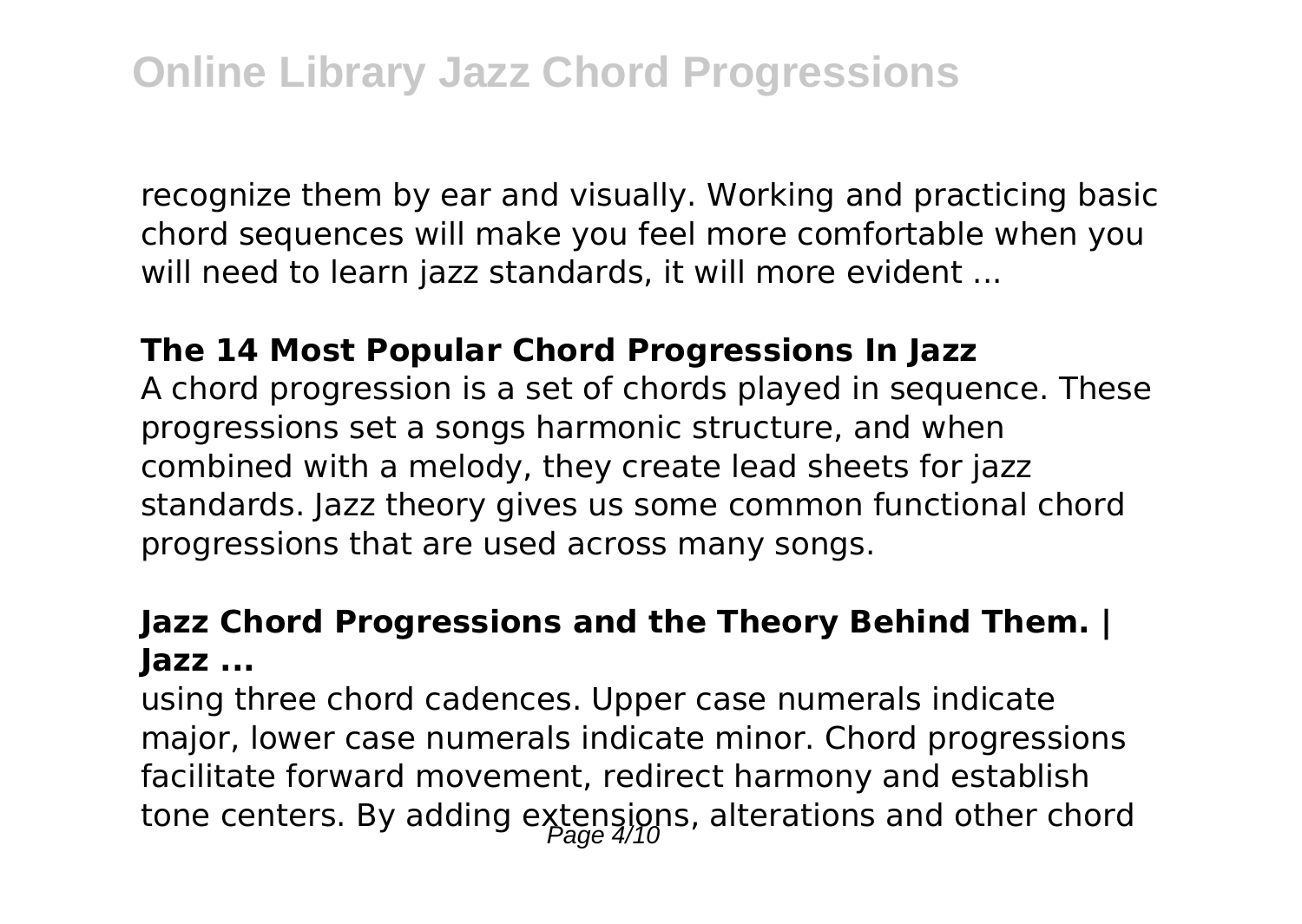tones, Jazz players will often use the potential of this movement as inspiration for improvisation and soloing.

#### **Jazz Chord Progressions**

Common Jazz Chord Progressions Bluesy. Why Don't You do Right? Circle of Fifths. Classics. Pop. Every Pop Song Every Written! Another II-V-I. CmMaj7 or Cm6 CmMaj7 or Cm6 Major to relative minor. There Will Never be Another You 'A' Train. Parallel minor. There Will Never Be Another You Circle ...

#### **Common Jazz Chord Progressions - The Jazz Piano Site**

Jazz chord progressions are the backdrop to the songs in the Great American Songbook. Typically, these progressions contain seventh chords and move by the interval of a fourth. Some examples of common jazz chord progressions would be ii V I, I vi ii V, and iii vi ii V.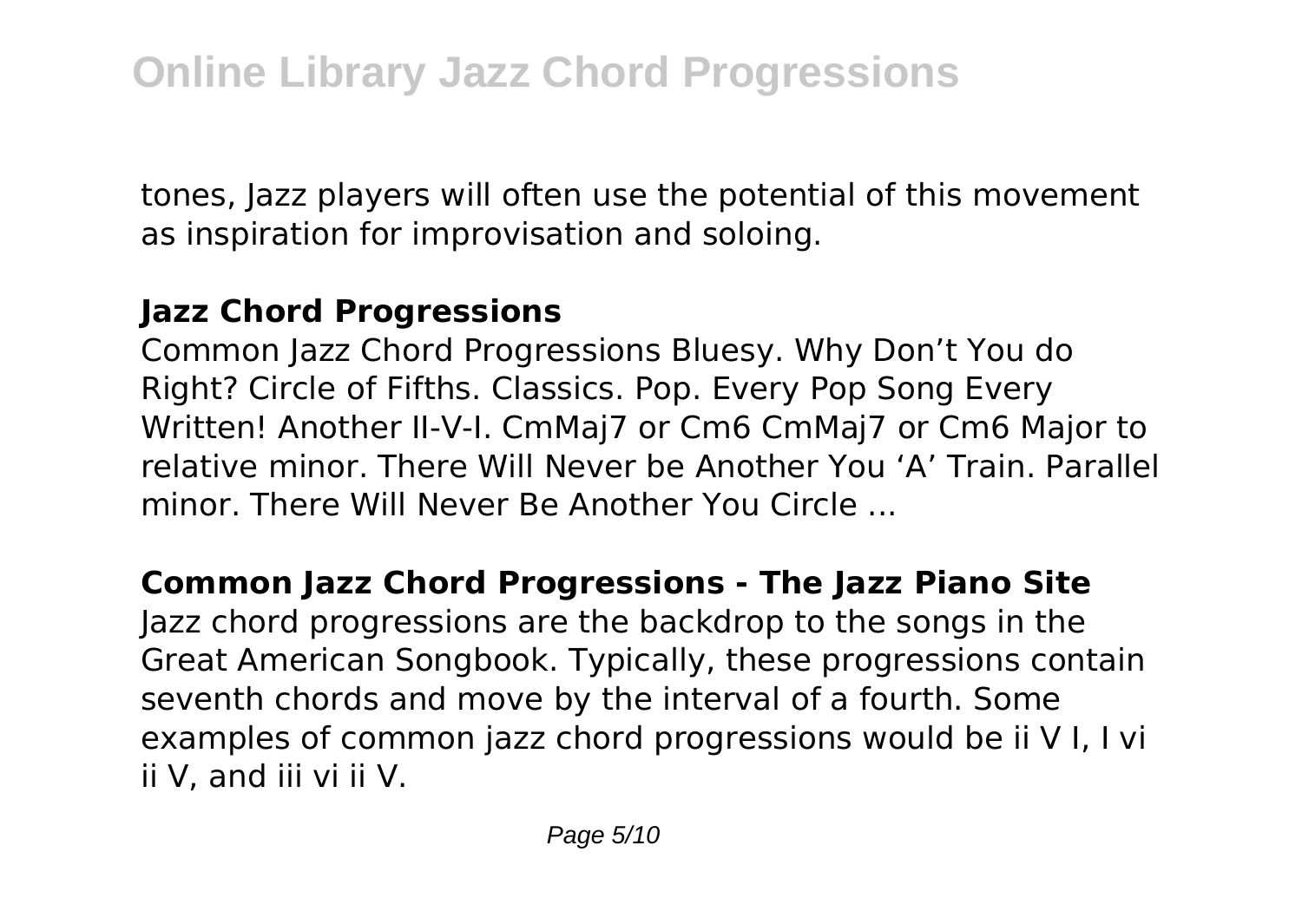#### **The Beginner's Guide to Jazz Chord Progressions**

Major ii-V-I. The major ii-V-I is easily the most important chord progression to get a handle on when it comes to jazz. This chord progression is also important in other styles of music as well. You'll want to spend plenty of time working on ii-V-I's.

#### **9 Important Jazz Chord Progressions You Need to Master ...**

You might already know that chord progressions are groups of chords commonly used in various song structures. When you're playing jazz, the two most important ones to remember are the ii-V-I and I-vi-ii-V progressions.

#### **The 10 Best Jazz Guitar Chords (Charts, Chord Progressions ...**

Apart from generating chord progressions, this website can help you improve musical compositions and suggest you some sweet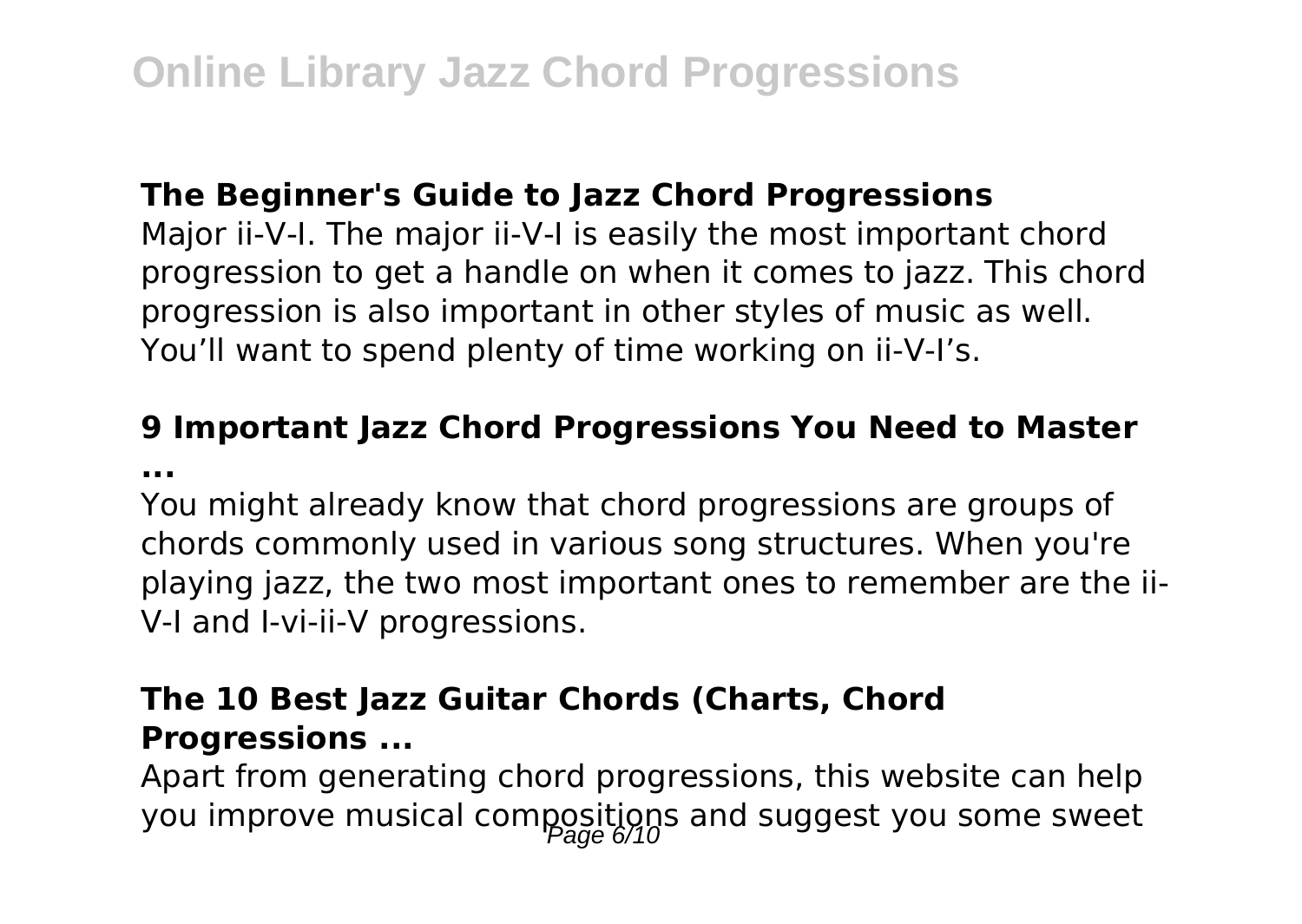chord sequences to make music. Instructions. Just press the Generate Chord Progression button and you will get the random chord sequence that is called chord progression.

**ChordChord: Chord Progression Generator & Music Maker**

Jazz Progressions are simply common chord progressions in jazz music. One of the most common progressions is the ii-V-I progression. The ii-V-I sounds at its best when you use seventh chords and their expanded voicings.

#### **Jazz Progressions | Guitar Lesson World**

Luckily, there are some chord progressions that can bring a sense of coolness to your tracks. From slowed down jams to meditative tracks, many "cool" chord progressions are inspired by complex jazz harmonies. From slowed down jams to meditative tracks, many "cool" chord progressions are inspired by complex jazz harmonies.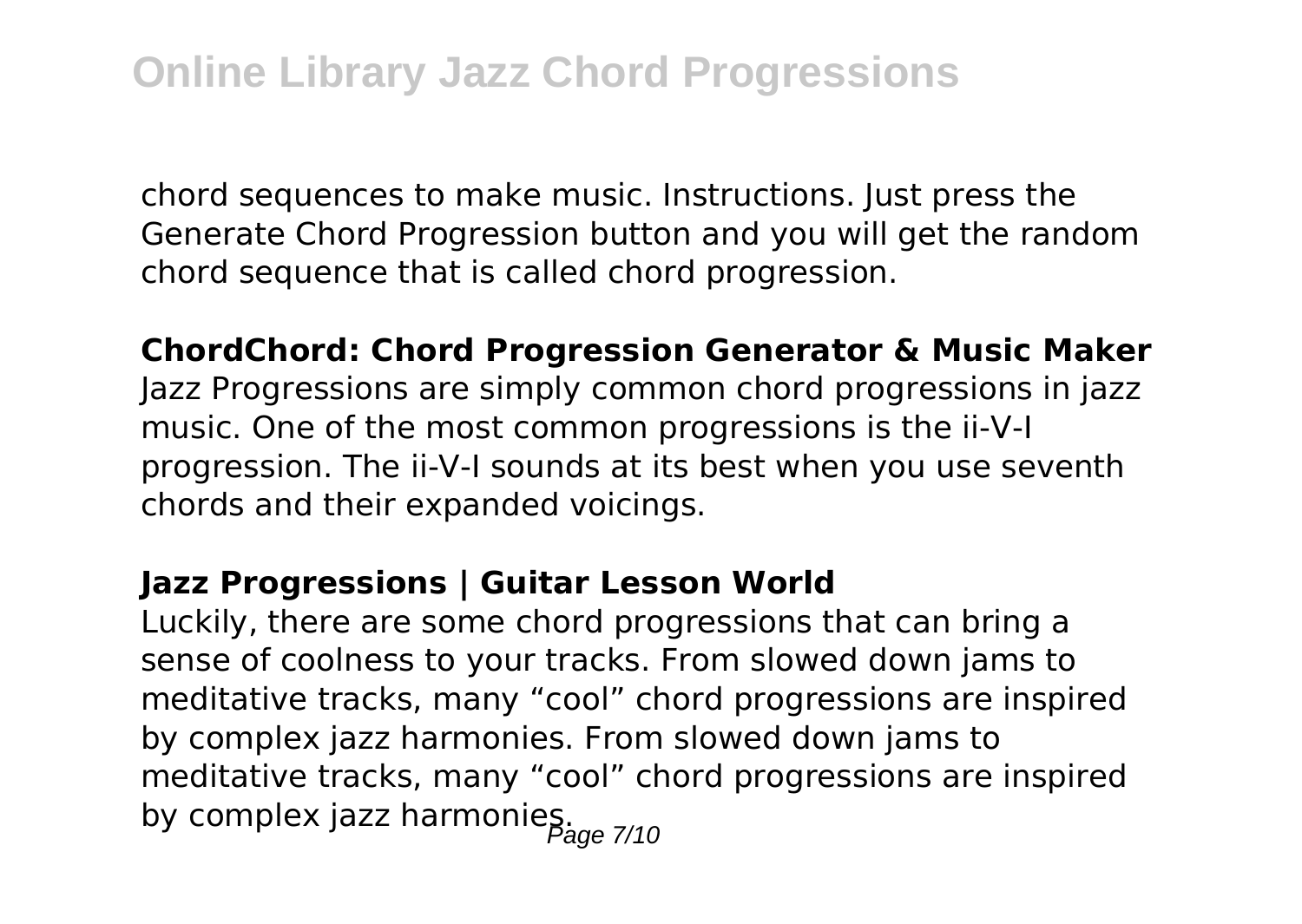#### **10 Emotional and Sad Chord Progressions You Should Know ...**

All the jazz chords on this page are movable chord shapes. I have indicated the "C" (root of chord) in white. As long as you know what the bass note is, you will be able to use any chord shape in all 12 keys! For example, a basic C major 7th shape at the third fret becomes an Fmaj7 when played at the 8th fret.

#### **The Definitive Jazz Guitar Chord Chart for Beginners**

Before we dive into the theory behind each of the 6 jazz blues progressions in this lesson, here are some characteristics of the blues: Most blues chord progressions are 12 bars long, although there are also 8, 14, 16, 24 or more bar blues changes. There are many different 12 bar blues forms though.

# Jazz Blues Chord Progressions - Shapes & Comping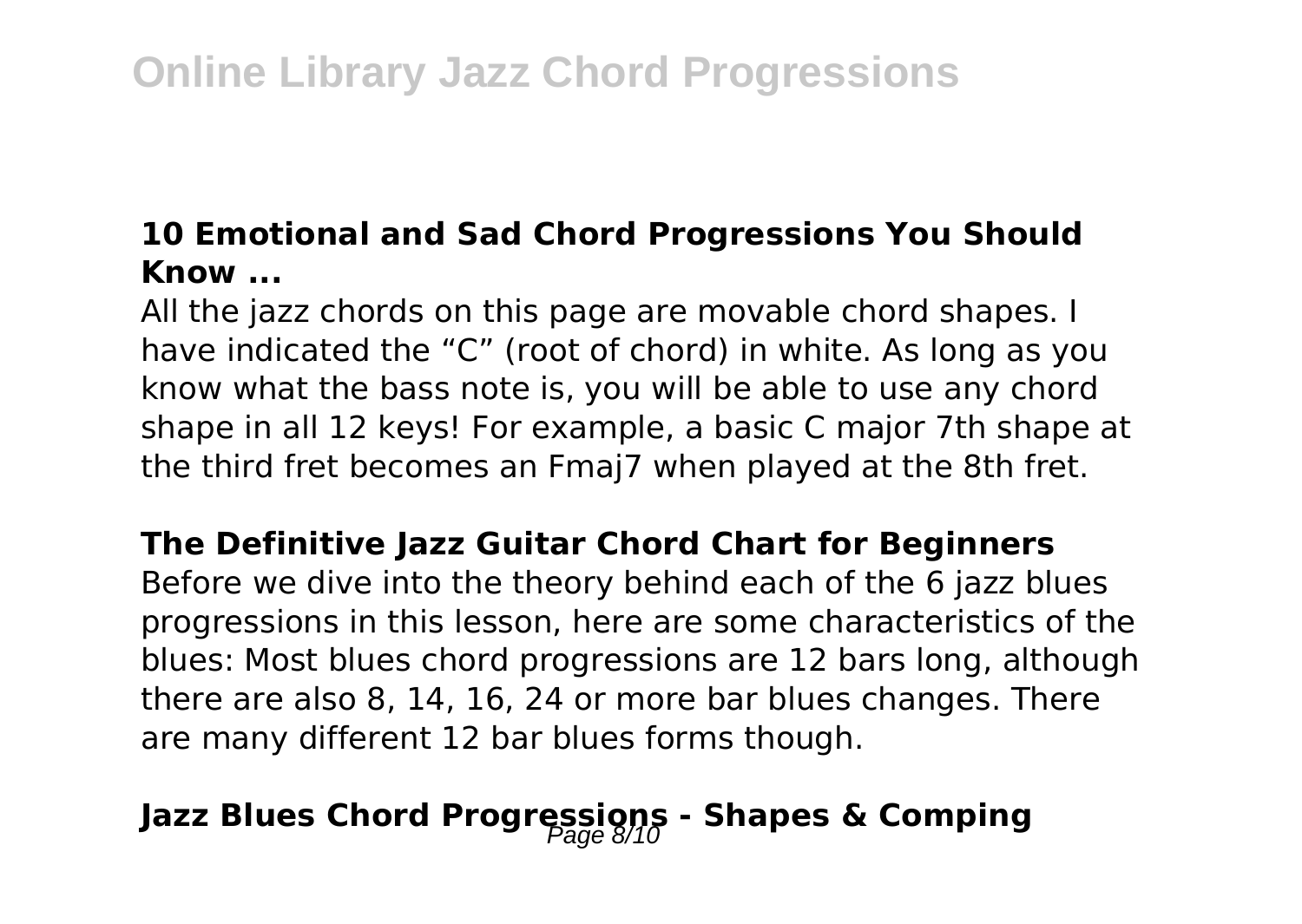#### **Examples**

Join Guitar Super System today: http://musiciswin.com Follow on Instagram: http://instagram.com/musiciswin Follow on Twitter: http://twitter.com/musiciswin F...

### **6 Essential Jazz Chord Progressions - YouTube**

Timestamps: 0:30 Demonstration 1:20 Step by step breakdown of chords 3:28 Some theory behind it all Series on 2-5-1 (if you need a refresher): https://www.yo...

#### **Advanced Jazz Chord Progressions: Ascending 2-5-1 Trains ...**

TheAttic Lo-Fi Jazz Chord Progressions contains WAV samples that can be imported directly into your DAW, sampler or audio host of choice (FL Studio, Ableton, Logic, Reaper, Cubase, Studio One, Reason, Pro Tools, MASCHINE, MPC Renaissance etc)